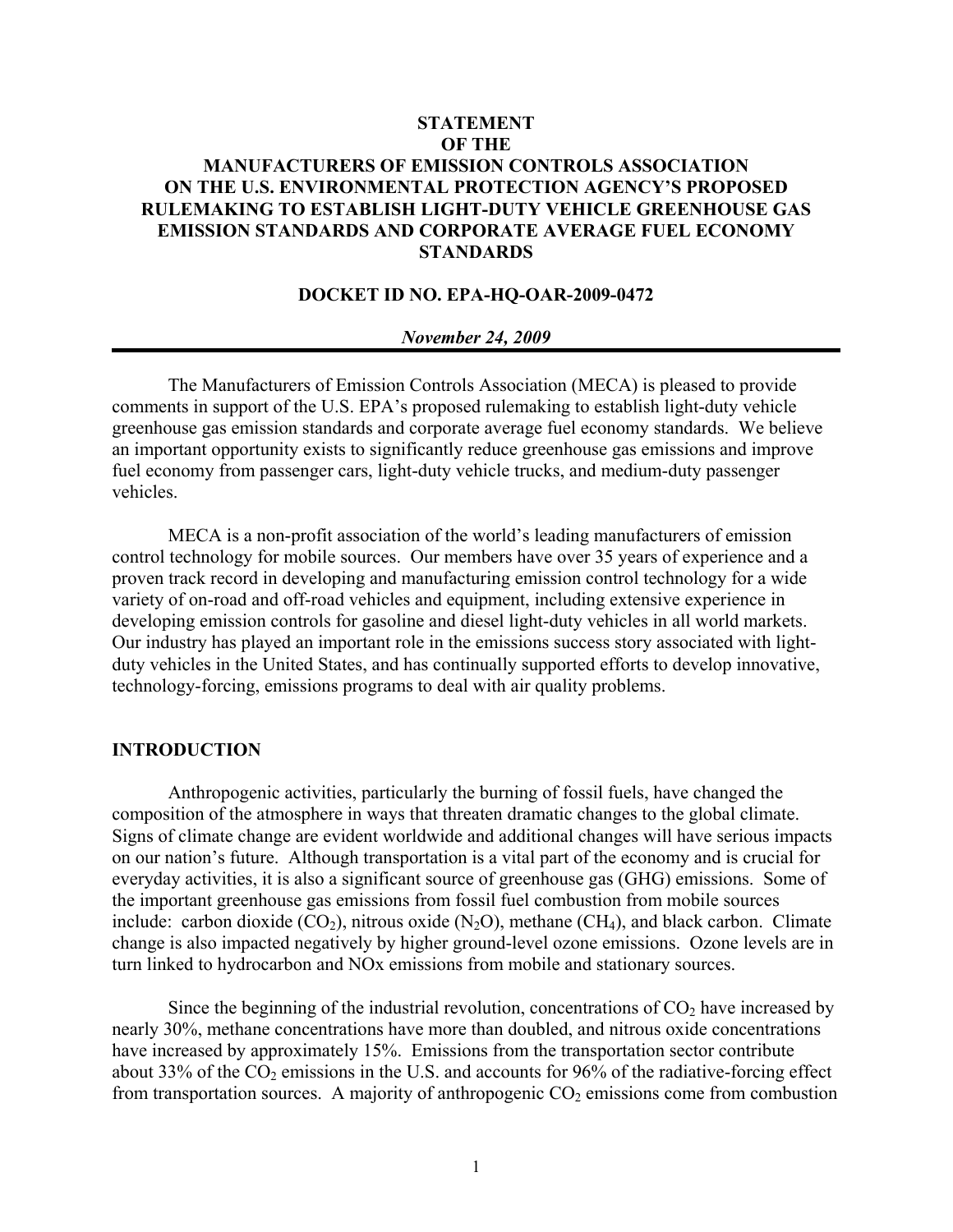of fossil fuels. Despite improvements in vehicle engine efficiency, transportation energy use is expected to grow by 48% between 2003 and 2025. As such, controlling greenhouse gas emissions from the transportation sector is essential to the overall efforts to alleviate long-term impacts on the climate.

 There are a large set of technologies that can significantly reduce, either directly or indirectly, mobile source emissions of  $CO<sub>2</sub>$ , N<sub>2</sub>O (as well as other NOx emissions), CH<sub>4</sub> and black carbon. Our comments focus on available exhaust emission control technologies and the impacts these technologies can have on greenhouse gas emissions.

## **AVAILABLE TECHNOLOGIES TO REDUCE MOBILE SOURCE GHG EMISSIONS**

## Carbon Dioxide (CO<sub>2</sub>)

As the largest source of U.S. greenhouse gas emission,  $CO<sub>2</sub>$  from fossil fuel combustion has accounted for approximately 79% of global warming potential (GWP)-weighted emissions since 1990, growing slowly from 77% of total GWP-weighted emissions in 1990 to 80% in 2006. Of the total, transportation activities accounted for  $33\%$  of  $CO<sub>2</sub>$  emissions from fossil fuel combustion in 2006. The overall rise in U.S. GHG emissions primarily reflects increased emissions of  $CO_2$  as a result of increasing fossil fuel combustion. Over 60% of the  $CO_2$ emissions resulted from gasoline consumption for personal vehicle use and the remaining emissions came from other transportation activities, including combustion of diesel fuel in heavy-duty vehicles. In 2003, about 81% of transportation GHG emissions in the U.S. came from on-road vehicles, with light-duty vehicles accounting for 62% of total transportation emissions. Heavy-duty vehicles were responsible for 19% of total transportation emissions and nonroad vehicles accounted for 16% of all transportation GHG emissions in 2003. There are a large set of technology combinations that are available to reduce greenhouse gas emissions from passenger vehicles and light-duty trucks, including fuel efficient, state-of-the-art and future advanced gasoline and diesel powertrains.

Implicit in federal and state greenhouse gas emission analyses is the ability of these advanced powertrain options to meet the applicable criteria pollutant emission standards, such as CO, NOx, and non-methane organic gases (NMOG). All of these advanced, light-duty powertrain options combined with the appropriately designed and optimized emission control technologies can meet all current and future federal and state criteria emission requirements. In this manner, advanced emission controls for criteria pollutants enable advanced powertrains to also be viable options for reducing greenhouse gas emissions. A range of powertrain technologies, including engine turbochargers, exhaust gas recirculation systems, advanced fuel systems, variable valve actuation technology, advanced transmissions, hybrid powertrain components, and powertrain control modules that can be applied to both light-duty gasoline and diesel powertrains to help improve overall vehicle efficiencies, reduce fuel consumption, both of which can result in lower  $CO<sub>2</sub>$  exhaust emissions. In many cases, the application and optimization of advanced emission control technologies on advanced powertrains can be achieved with minimal impacts on overall fuel consumption.

Light-duty diesel powertrains will see increased interest in North America because of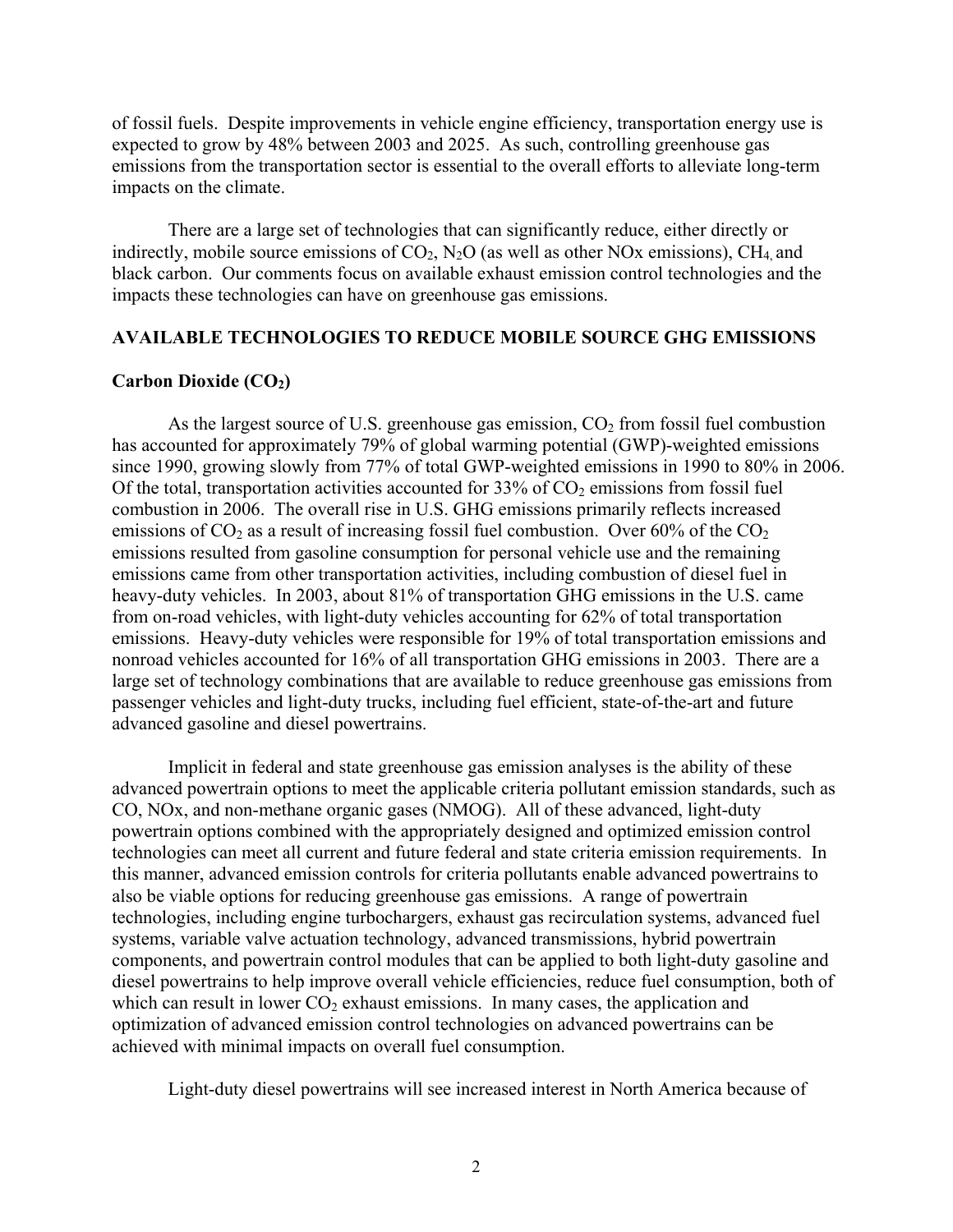their high fuel efficiency and relatively lower greenhouse gas emissions compared to gasoline engines (on the order of 20-40% higher fuel efficiency and  $10{\text -}20\%$  lower  $CO_2$  emissions for diesel engines compared to comparable gasoline engines). Advanced emission controls for controlling diesel particulate emissions and NOx emissions from diesel engines allow light-duty diesel engines to achieve comparable criteria pollutant emission levels to gasoline engines.

Significant criteria emission reductions from diesel vehicles can be achieved through the use of several technologies, including:

## *Diesel Particulate Filters (DPFs)*

Diesel particulate filters (DPFs) remove particulate matter in diesel exhaust by filtering exhaust from the engine. High efficiency DPFs can achieve up to, and in some cases, greater than, 90% reduction in diesel particulate matter (PM). The basis for the design of wall-flow particulate filters is a ceramic honeycomb structure with alternate channels plugged at opposite ends. As the gases pass into the open end of a channel, the plug at the opposite end forces the gases through the porous wall of the honeycomb channel and out through the neighboring channel. The porous wall and the filter cake of particulate matter that forms within and on the surface of the wall serve as the filter media for particulates. Since the filter can fill up over time by developing a layer of retained particles on the inside surface of the porous wall, the accumulated particles must be burned off or removed to regenerate the filter. This regeneration process can be accomplished with a variety of methods including both active strategies that rely on generating external sources of heat (e.g., fuel burners, fuel dosing strategies that utilize fuel combustion over a catalyst, electrical elements, intake air throttling) and passive strategies that utilize catalysts that are displayed directly on the filter element or upstream of the filter.

In addition to wall-flow ceramic particulate filters, exhaust filters are also available based on metal substrates that utilize sintered metal filtering elements and tortuous flow paths for directing the particulate-containing exhaust gases through the sintered filter element.

To date, more than six million DPFs have been installed on light-duty diesel vehicles operating in Europe. New "clean diesel" light-duty models that are already available in the U.S. or will be introduced in the coming years will be equipped with DPFs to meet EPA or ARB emission standards for diesel PM. Nearly all new heavy-duty highway diesel engines starting with the 2007 model year in the U.S. are equipped with diesel particulate filters to comply with EPA emission standards for diesel PM.

## *Selective Catalytic Reduction (SCR) and Lean NOx Adsorber Catalysts for Diesel Engines*

Selective catalytic reduction (SCR), lean NOx adsorber catalysts, and combinations of these two technologies can be used to significantly reduce NOx emissions from diesel vehicles. SCR system uses a chemical reductant, usually a urea/water solution, to convert nitrogen oxides to molecular nitrogen and oxygen-rich exhaust streams like those encountered with diesel engines. Upon thermal decomposition in the exhaust, urea decomposes to ammonia which serves as the reductant. As exhaust and reductant pass over the SCR catalyst, chemical reactions occur that reduce NOx emissions to nitrogen and water.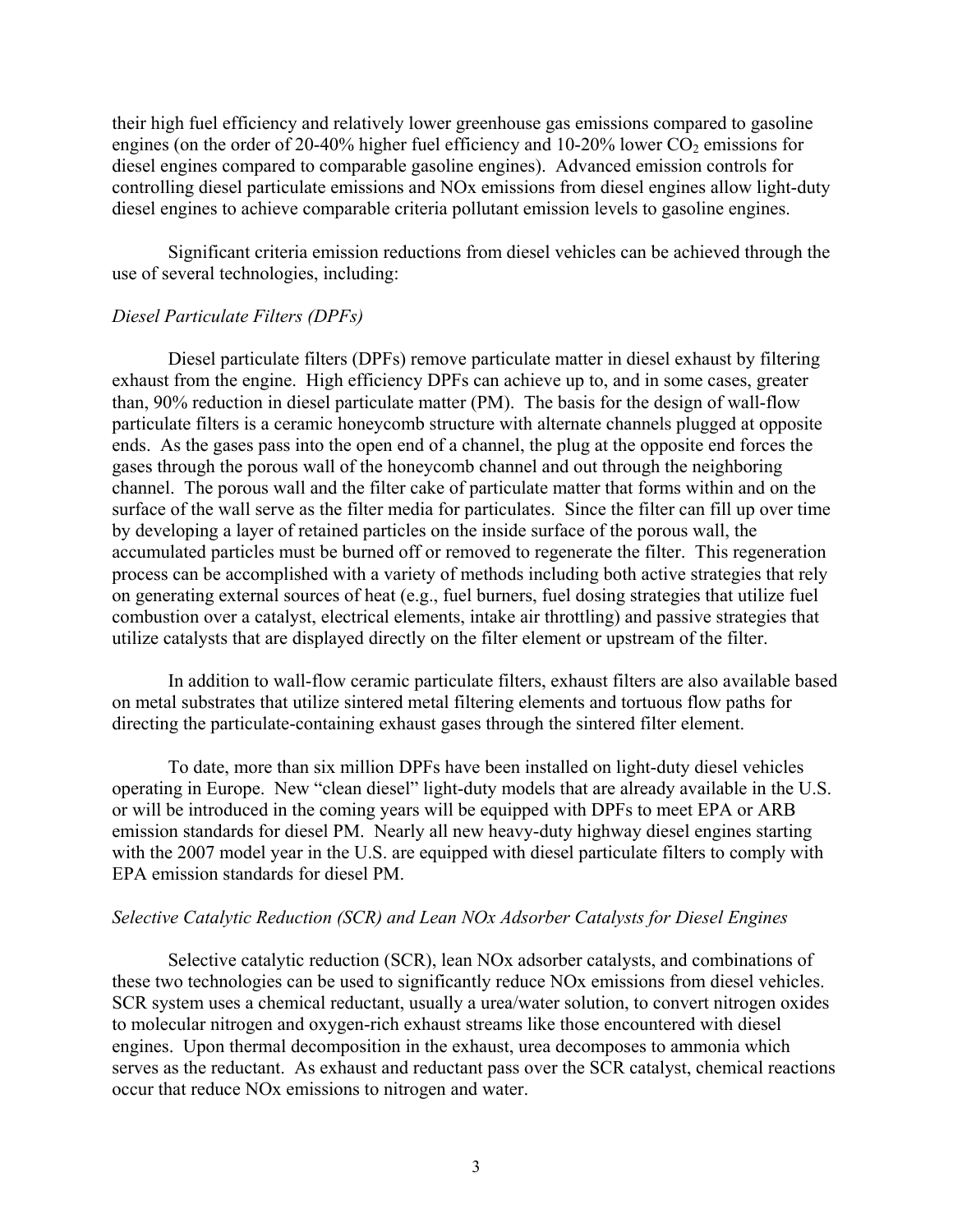Lean NOx adsorber catalysts have characteristics similar to the catalytic converters used on gasoline, stoichiometric engines but with the addition of materials that adsorb NOx under typical lean engine operations. As the lean NOx adsorber catalyst fills up with adsorbed NOx, a short oxygen deficient or fuel rich regeneration cycle is needed to displace the adsorbed NOx and reduce the NOx over available precious metal catalyst sites using hydrocarbon and CO reductants that are available during this rich regeneration step. These lean NOx adsorber catalysts can also adsorb SOx species that may be present in the exhaust and therefore require ultra-low sulfur levels in the fuel to maximize their performance for reducing NOx. In addition to frequent short NOx adsorber regeneration cycles, these catalysts must also be less frequently purged of adsorbed sulfur species.

SCR catalyst and lean NOx adsorber catalysts for diesel combustion strategies are capable of reducing NOx emissions from 70 to 90%. SCR catalysts are already widely used on late model trucks operating in Europe to control NOx (> 500,000 trucks) and will be used by most heavy-duty engine manufacturers to comply with EPA's 2010 heavy-duty, on-road NOx emission standards. Lean NOx adsorber catalysts have already seen applications on a few lightduty diesel vehicles sold in Europe and Japan and will be used on smaller new "clean diesel" light-duty diesel engines that will be available here in the U.S. and Japan. The 2009 model year VW Jetta includes a lean NOx adsorber catalyst system for achieving EPA's Tier 2, Bin 5 and California's LEV II LEV NOx emission standards. The 2007 Dodge Ram pick-up, powered by a Cummins diesel engine, became the first heavy-duty vehicle to meet EPA's 2010 on-road, heavy-duty emission standards (three years in advance of the 2010 standards) by using an advanced emission control system that featured a diesel particulate filter and a lean NOx adsorber catalyst.

An early version of Mercedes' BlueTec technology combined a lean NOx adsorber catalyst with an SCR catalyst on the Mercedes E320 sedan first offered for sale in the U.S. in October 2006. Honda has reported on its efforts to combine lean NOx adsorber catalysts with SCR catalysts on the same substrate for future light-duty diesel vehicles that will be sold in the U.S. and Japan. These combined NOx adsorber/SCR systems rely mostly on the NOx adsorber catalyst for NOx reductions with the SCR catalyst serving as a NOx "clean-up" catalyst. Ammonia is produced during the regeneration of the NOx adsorber catalyst and can then be used by the SCR catalyst as an internal source of reductant without the need for external urea injection ahead of the SCR catalyst.

## *Gasoline Direct Injection Technology*

For gasoline vehicles, direct injection technology enables gasoline engines to achieve greater fuel efficiency. In a gasoline direct injection engine, gasoline is directly injected into the cylinder the same way as in a diesel engine. Gasoline direct injection permits more fine-tuned control of the amount of fuel injected as well as control of injection timing independently from valve timing. Gasoline direct injection engines can reduce  $CO<sub>2</sub>$  emissions in a number of ways, including better "breathing" efficiency, higher compression ratio, the potential for lean operation and reduction of pumping losses. Gasoline direct injection offers  $CO<sub>2</sub>$  emissions reductions ranging from 5% to 20% depending on how it is implemented and the base engine to which it is compared. Again emissions controls ensure that these more fuel efficient gasoline engines meet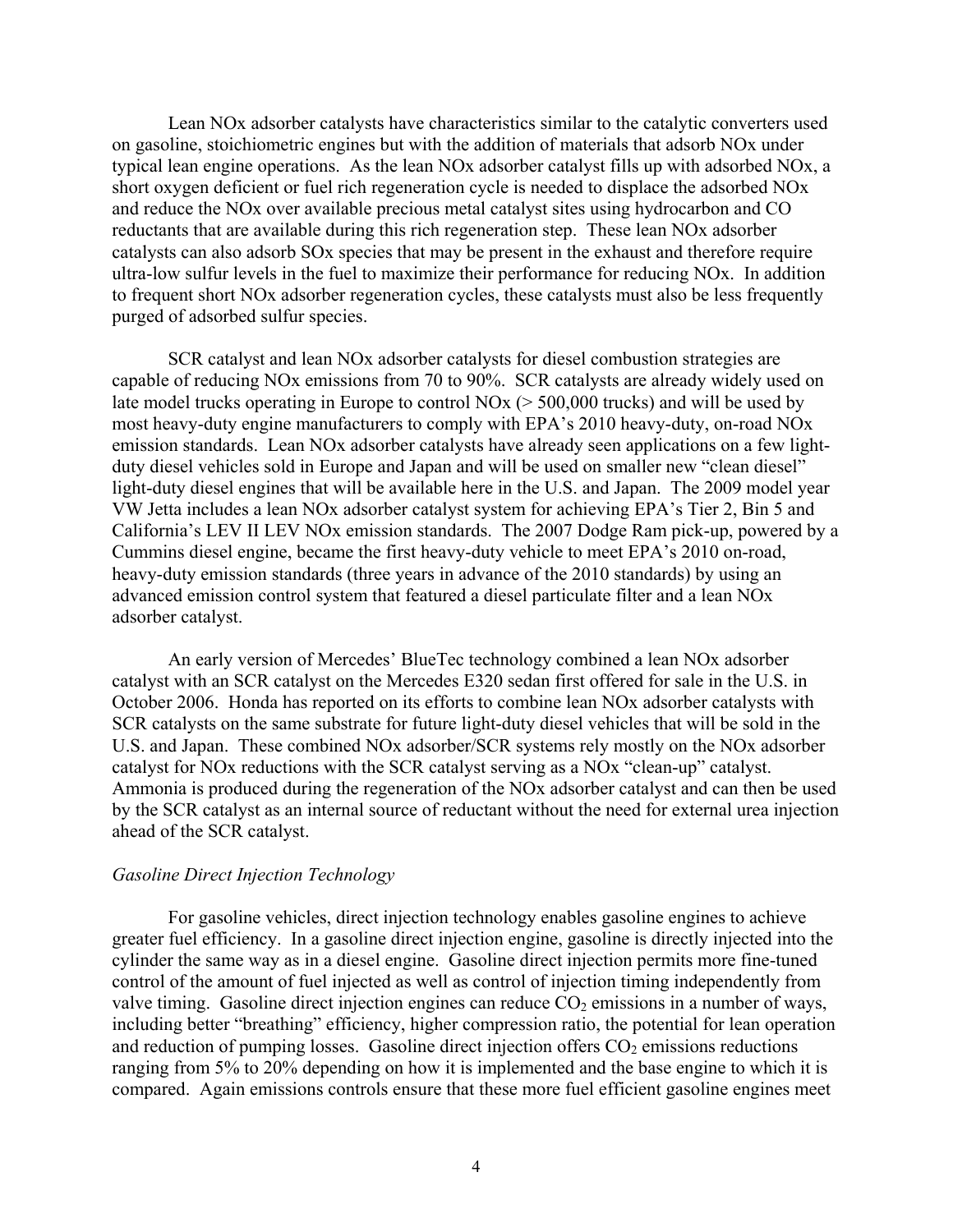## tough EPA or ARB criteria emission regulations:

- Under stoichiometric conditions, a three-way catalyst can significantly reduce emissions of NOx, HC and CO. The use of three-way catalyst allows for simultaneous conversion of HC, CO, and NOx produced during the combustion of fuel in a spark-ignited engine. Three-way catalyst reduces these air pollutants by up to 99+ percent. The active catalytic materials are present as thin materials on the internal walls of a ceramic or metallic honeycomb substrate. The substrate typically provides a large number of parallel flow channels to allow for sufficient contact area between the exhaust gas and the active catalytic materials without creating excess pressure losses. In 2005, 100% of new cars sold in the U.S. were equipped with a catalytic converter, and worldwide over 90% of new gasoline cars sold had a catalyst.
- Under lean combustion conditions, similar emission control technologies used on diesel vehicles can be used to reduce emissions from lean, gasoline direct injection powertrains. These include particulate filters to reduce PM emissions, and SCR and/or lean NOx adsorber catalysts to reduce NOx emissions.

 As stated previously, lean NOx adsorber catalyst performance has a high degree of sensitivity to fuel sulfur levels. The current EPA fuel sulfur limits for gasoline (30 ppm average, 80 ppm cap) are too high to allow lean NOx adsorber catalysts to be a viable NOx control strategy for fuel efficient, gasoline lean-burn engines that employ direct fuel injection technology. EPA should seriously consider lowering gasoline fuel sulfur limits to allow NOx adsorber catalysts to be used on such vehicles in order to provide additional options for improving the efficiency and reducing greenhouse gas emissions from gasoline vehicles. NOx adsorber catalysts are already commercially used on gasoline lean-burn light-duty vehicles in Europe and Japan because these markets have gasoline fuel sulfur levels available with a maximum sulfur limit of 10 ppm. California will begin to enforce a 20 ppm fuel sulfur cap on gasoline beginning in 2012 and EPA should consider a similar fuel sulfur cap for the rest of the U.S. in this same timeframe.

The current generation of direct injection gasoline engines is known to have higher PM emissions compared to port injected gasoline engines. Manufacturers are currently working with auto manufacturers on evaluating the potential for lowering PM emissions from direct injection gasoline engines through the use of gasoline particulate filter technologies. Gasoline particulate filter technologies make use of the same filter substrate technologies that have been commercialized for diesel engine PM control applications. Current development activities of gasoline particulate filters (GPFs) are aimed at quantifying their PM capturing efficiency, ensuring the regeneration of these filters for long term performance and durability, and minimizing the backpressure of such filters within the exhaust system. MECA believes that gasoline particulate filters will be a viable technology option for reducing the PM emissions from direct injection gasoline engines in order to ensure that these fuel efficient gasoline engines have PM emissions that are comparable with diesel powertrains that make use of particulate filters or today's best port injected gasoline engines.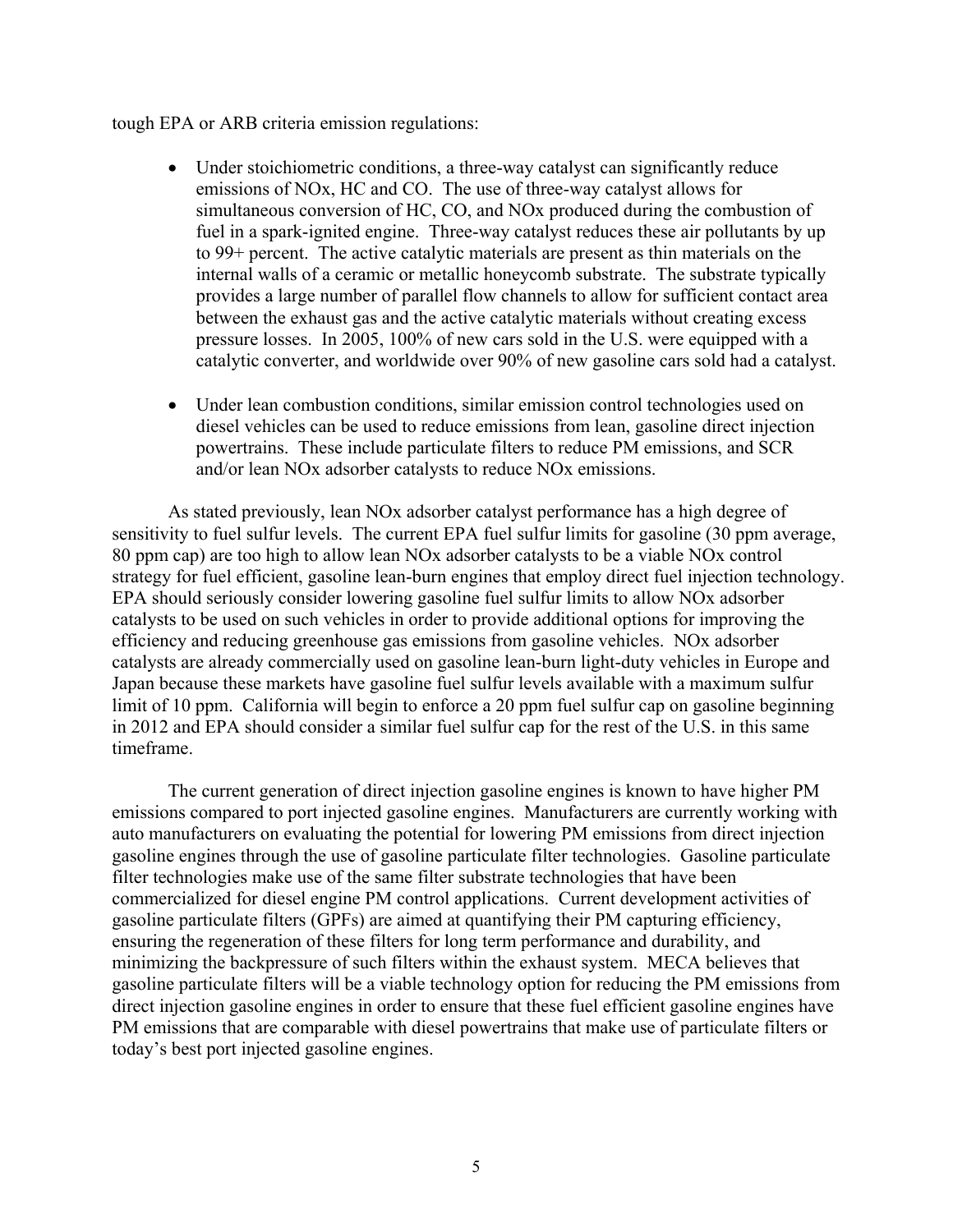Diesel-electric and gasoline-electric hybrid vehicles, that combine either a diesel or gasoline engine with elements of an electric-drive powertrain, offer a range of  $CO<sub>2</sub>$  emission reduction possibilities, and again advanced emission controls allow these powertrains to meet even the toughest criteria emission regulations.

Emission controls for gasoline and diesel engines are also generally compatible with low carbon, alternative fuels (e.g., gasoline blends with renewable ethanol or biodiesel blends) that can provide additional reductions in mobile source greenhouse gas emissions. Engine operating strategies and emission control catalyst formulations, however, often need to be optimized depending on fuel composition to ensure that criteria pollutant emissions or other air toxic emissions are minimized. It is also important that specifications associated with any low carbon fuel should be compatible with the use of available exhaust emission control technologies.

### *Light-Duty Vehicle Test Cycles and Certification Fuels*

 Current U.S. light-duty CAFE requirements and California's adopted light-duty greenhouse gas emission standards both use the FTP and highway fuel economy test cycles with specified weighting to determine a vehicle's fuel economy. The current weighting puts a larger emphasis on fuel consumption (or greenhouse gas emissions) during urban driving (FTP test cycle) than highway driving (highway fuel economy test cycle). EPA recently switched to a 5 cycle approach for light-duty vehicle fuel economy labeling. The rulemaking documents associated with EPA's new fuel economy label requirements provide important information and data that supports the choice of this 5-cycle approach as more representative of how vehicles are driven by U.S. vehicle owners compared to the current CAFE 2-cycle requirement. MECA believes that any regulatory requirements associated with greenhouse gas emissions should be based on real-world driving or usage patterns in order to ensure that regulatory standards reflect actual vehicle operations and deliver the greenhouse gas emission reductions that are needed. Vehicle manufacturers and emission control technology manufacturers need a valid test cycle for greenhouse gas emission to engineer and evaluate vehicles consistent with how they are used by the public. The weighting of the test cycle between urban and highway driving modes will have a significant influence on the choice and optimization of powertrain options that will be used to meet any future greenhouse gas emission or fuel economy standards. EPA and California should utilize test cycles for the purpose of measuring and controlling vehicle greenhouse gas emissions that are representative of real world driving patterns.

 In addition to utilizing vehicle certification test cycles that are representative of real world driving, EPA and California should also utilize certification fuel compositions that are also representative of fuels used by real vehicles. Both EPA and California still allow auto manufacturers to use a gasoline certification fuel that contains no ethanol, despite the fact that gasoline formulations across the country with 10% ethanol are dominating the marketplace. Fuel impacts such as the use of ethanol in gasoline (as does the use of biodiesel blending in petroleum diesel) impacts a vehicle's fuel economy and greenhouse gas emissions and should be included as a part of the vehicle emissions certification process in any greenhouse gas regulatory program for light-duty vehicles.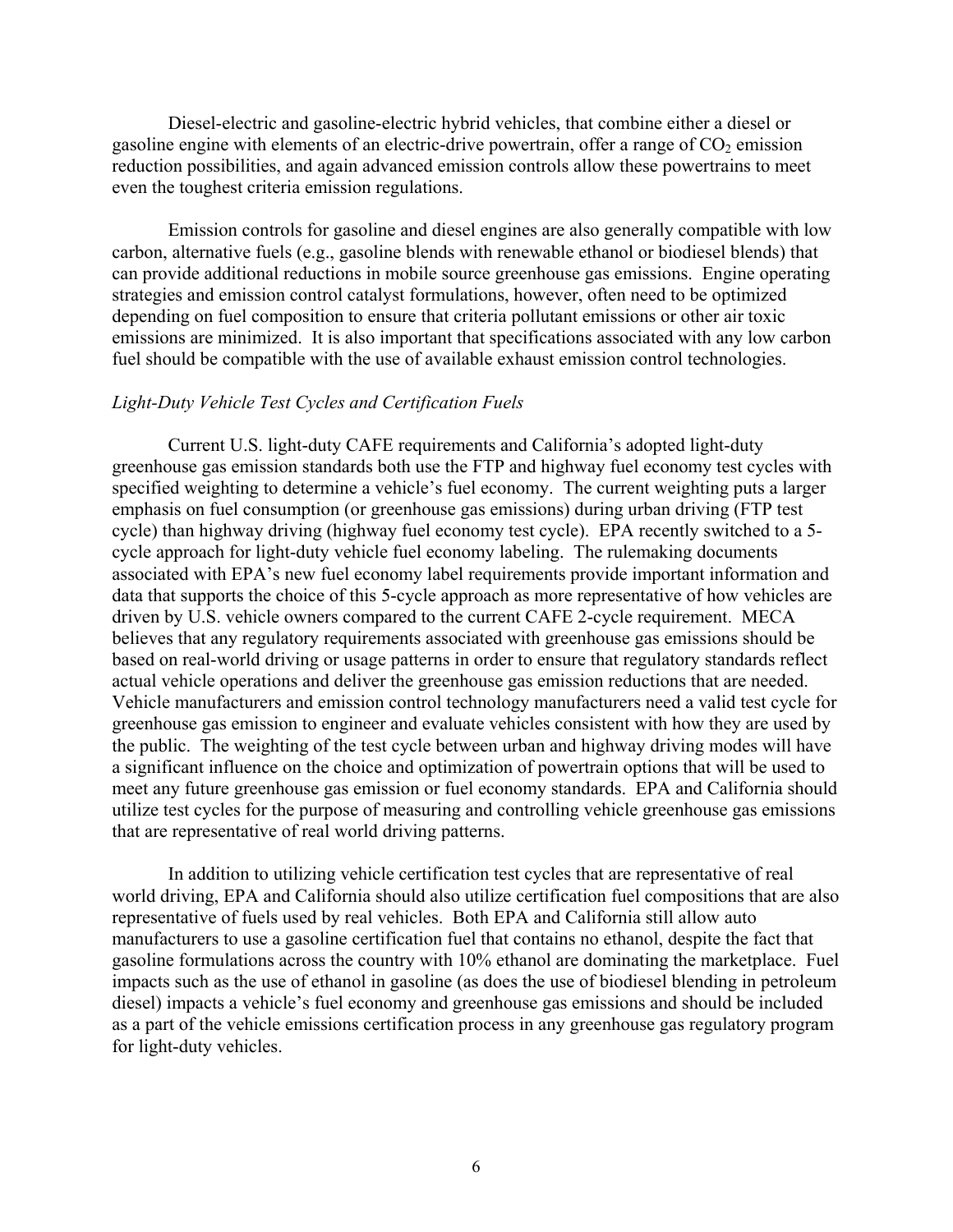## **Black Carbon**

Black carbon is a major component of particulate matter emissions from mobile sources and is believed to have a significant net atmospheric warming effect by enhancing the absorption of sunlight. Black carbon is a mix of elemental and organic carbon emitted by fossil fuel combustion, bio-mass burning, and bio-fuel cooking as soot. Black carbon is a dominant absorber of visible solar radiation in the atmosphere. Anthropogenic sources of black carbon are transported over long distances and are most concentrated in the tropics where solar irradiance is highest. Because of the combination of high absorption, a regional distribution roughly aligned with solar irradiance, and the capacity to form widespread atmospheric brown clouds in a mixture with other aerosols, emissions of black carbon are thought to be the second strongest contribution to current climate change, after  $CO<sub>2</sub>$  emissions.

According to scientists at the Scripps Institute of Oceanography and University of Iowa, soot and other forms of black carbon could have as much as 60% of the current global warming effect of carbon dioxide. Black carbon plays a major role in the dimming of the surface and a correspondingly large solar heating of the atmosphere. For example, the retreat of the Himalayan-Hindu Kush glaciers is one of the major environmental problems facing the Asian region. The glacier retreat has accelerated since the 1970s and several scientists have speculated that solar heating by soot in atmospheric brown clouds and deposition of dark soot over bright snow surfaces may be an important contributing factor for the acceleration of glacier retreat. A recent study published in a 2009 issue of *Nature Geoscience* (vol. 2, 2009) by researchers from the NASA Goddard Institute and Columbia University found that black carbon is responsible for 50% of the total Arctic warming observed from 1890 to 2007 (most of the observed Arctic warming over this timeframe occurred from 1976 to 2007).

 It is estimated that 70% of the black carbon emissions from mobile sources are from diesel-fueled vehicles, with the assumption that 40% of gasoline PM is black carbon and 60% of diesel PM is black carbon. Up to 25% of the carbon footprint of a heavy-duty diesel truck is associated with black carbon exhaust emissions. Since black carbon particles only remain airborne for weeks at most compared to carbon dioxide, which can remain in the atmosphere for more than a century, removing black carbon would have an immediate benefit to both global warming and public health. The black carbon concentration and its global heating will decrease almost immediately after reduction of its emission. For these reasons and the growing body of scientific evidence that links black carbon emissions with climate change, MECA believes that EPA should include black carbon emissions as part of its overall greenhouse gas emission control strategy.

 Black carbon from diesel vehicles can be significantly reduced through emission control technology that is already commercially available. High efficiency diesel particulate filters (DPFs) on new and existing diesel engines provide nearly 99.9% reductions of carbon emissions. During the regeneration of DPFs, captured carbon is oxidized to  $CO<sub>2</sub>$  but this filter regeneration still results in a net climate change benefit since global warming potential of black carbon has been estimated to be as high as 4,500 times higher than that of  $CO<sub>2</sub>$  on a per gram of emission basis. To meet EPA's 2007 heavy-duty engine PM standards, essentially all new, on-road heavy-duty diesel engines are now equipped with high efficiency DPFs. It is estimated that the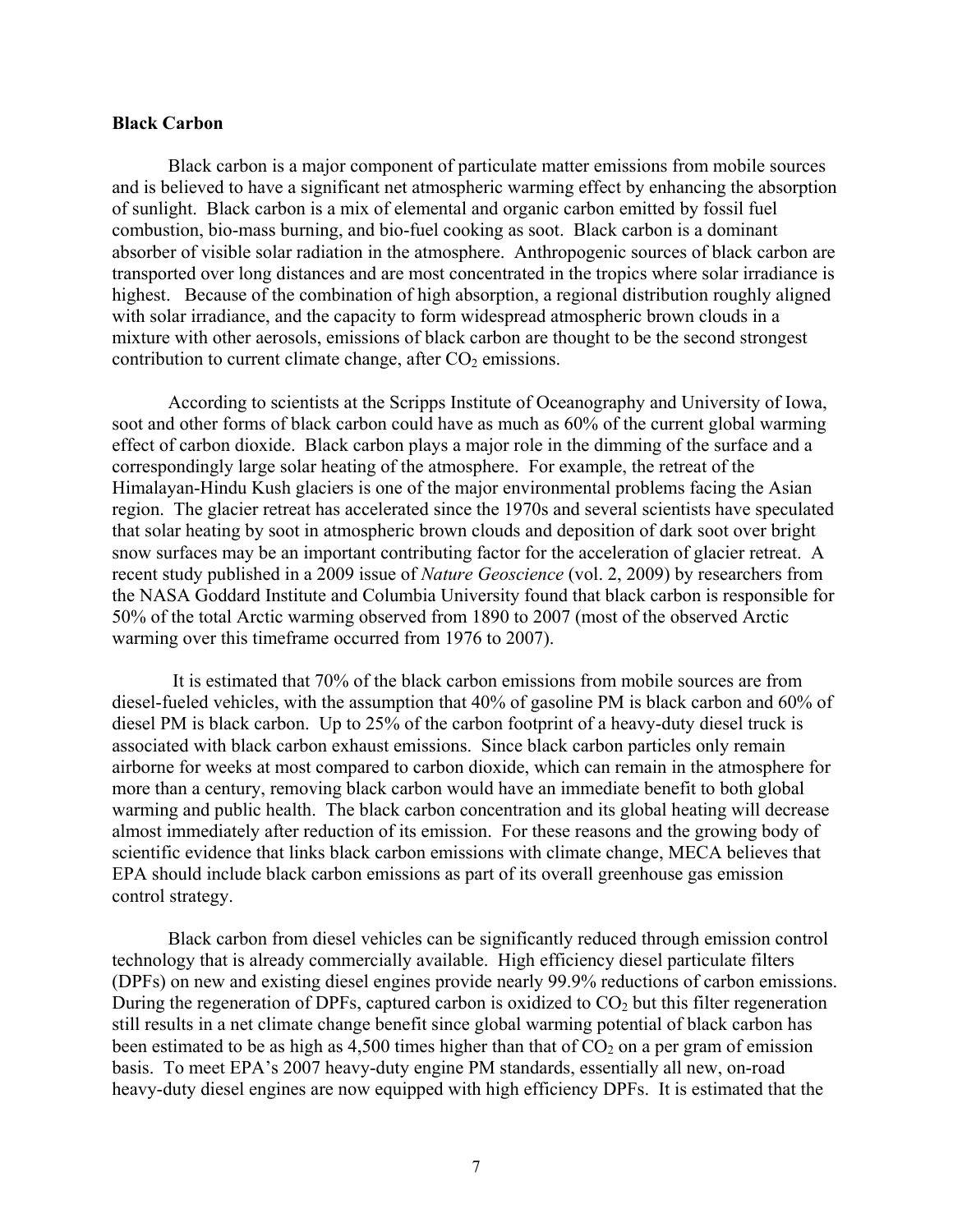installation of DPFs will reduce PM emissions from U.S. heavy-duty diesel vehicles by 110,000 tons per year. Current California and EPA light-duty emission standards for diesel particulate matter also require the use of a high efficiency DPF on new light-duty diesel vehicles.

Because older diesel engines emit significant amounts of PM, there are also significant opportunities to reduce black carbon emissions through diesel retrofit programs that make use of retrofit DPF technology. The number of vehicles retrofitted, the number of programs, and the interest in new programs for DPFs have grown significantly over the past few years with more than 250,000 DPFs installed as retrofits to date in a variety of world markets. Retrofit filters can provide large benefits in human health through reductions in diesel PM and climate change benefits through reductions in black carbon emissions on both existing, on-road and off-road diesel engines. California has already tackled black carbon emissions from existing mobile sources through its ambitious Diesel Risk Reduction Plan and their associated regulatory initiatives that target the reduction of diesel particulate emissions from all existing diesel engines over the next ten to fifteen years. In most of these California regulatory programs existing diesel engines will need to be retrofit with high efficiency DPFs or replaced/repowered with engines that are equipped with high efficiency filters by OEMs. Similar regulatory programs could be implemented within other states or by EPA to reap the public health and climate change cobenefits associated with reductions in black carbon emissions. Incentive funding programs like California's Carl Moyer program or the federal Diesel Emission Reduction Act (DERA) also can be used as a strategy for mobile source retrofit programs at the state or federal level that target black carbon reductions. Incentive funds for filter retrofits might also be generated by a national greenhouse gas cap-and-trade program.

#### **Nitrous Oxide (N2O) and Methane (CH4)**

While total N<sub>2</sub>O emissions are much lower than  $CO_2$  emissions, N<sub>2</sub>O is approximately 310 times more powerful than  $CO<sub>2</sub>$  at trapping heat in the atmosphere. One of the anthropogenic activities producing  $N_2O$  in the U.S. is fuel combustion in motor vehicles. In 2006,  $N_2O$ emissions from mobile source combustion were approximately  $9\%$  of total U.S. N<sub>2</sub>O emissions. It is estimated that the  $N_2O$  emissions account for about 2% of the total GHG emissions from a typical light-duty vehicle.  $N_2O$  is emitted directly from motor vehicles and its formation is highly dependent on temperature and the type of emission control system used. Temperatures favorable for N<sub>2</sub>O formation are achieved inside catalytic converter systems, especially during cold-start conditions when engine exhaust temperatures are lower.

Catalyst efficiency and age are also important factors in  $N<sub>2</sub>O$  formation. At higher efficiencies and lower ages, N<sub>2</sub>O formation is lower. In addition to direct N<sub>2</sub>O emissions, NO<sub>x</sub> emissions from mobile and stationary sources have a significant impact on atmospheric  $N_2O$ levels. On late model light-duty gasoline vehicles, modern three-way catalyst-based emission control technology combined with effective cold-start engine calibration strategies are very effective at controlling vehicle nitrous oxide emissions. Light-duty vehicle  $N_2O$  emission tests results recently published by ARB and Environment Canada in *Atmospheric Environment* (vol. 43, 2009) indicate that vehicles certified to the lowest emission certification categories (e.g., certified to ARB's SULEV standards) also have extremely low  $N_2O$  emissions (in the range of 0.0-1.5 mg/km).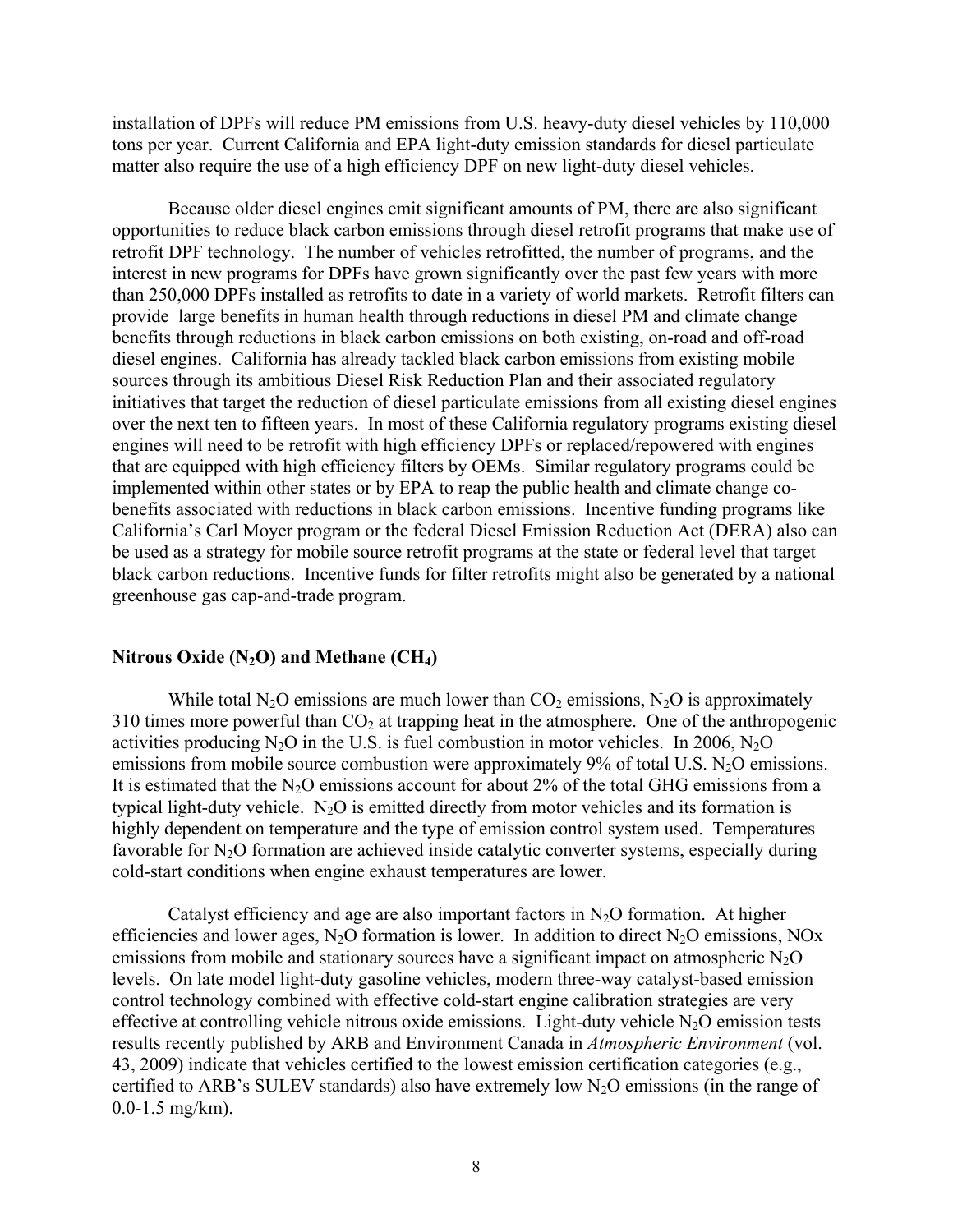Tightening of hydrocarbon and NOx emission standards over time with the parallel introduction of more effective emission control systems have resulted in lower emissions of  $N_2O$ from today's vehicles compared to older vehicles certified to less stringent hydrocarbon and NOx standards. The performance of NOx emission control technologies for diesel vehicles such as SCR catalysts and lean NOx adsorber catalysts can also be optimized to minimize  $N<sub>2</sub>O$ emissions from diesel engines.

According to the United Nation's International Panel on Climate Change (IPCC), methane is more than 20 times as effective as  $CO<sub>2</sub>$  at trapping heat in the atmosphere. Over the last 250 years, the concentration of  $CH_4$  in the atmosphere has increased by 148%. Methane is a byproduct of imperfect fuel combustion. Methane emissions from mobile sources are emitted from exhaust from vehicles using hydrocarbon fuels, but the anthropogenic contribution of road transport to the global methane inventory is less than  $0.5\%$ . Emissions of CH<sub>4</sub> are a function of the type of fuel used, the design and tuning of the engine, the type of emission control system, the age of the vehicle, as well as other factors. Although  $CH_4$  emissions from gasoline vehicles are small in terms of global warming potential when compared to  $N_2O$  emissions, they can be high in natural gas-fueled vehicles, as methane is the primary component of natural gas.

On light-duty gasoline vehicles, modern three-way catalyst-based emission control technology is effective at reducing all hydrocarbon exhaust emissions including methane. Tightening of hydrocarbon emission standards over time with the parallel introduction of more effective emission control systems have resulted in lower emissions of methane from today's vehicles compared to older vehicles certified to less stringent standards. Catalyst designs can also be optimized in concert with engine control strategies to oxidize methane exhaust emissions from motor vehicles, including vehicles that operate exclusively on natural gas or bi-fuel vehicles that can operate on either natural gas or gasoline.

Advanced gasoline and diesel powertrains for light-duty vehicles in conjunction with advanced emission control technologies can be optimized to minimize emissions of both  $N_2O$ and CH<sub>4</sub> emissions. In their proposal, EPA has included an emissions cap for both  $N_2O$  (a 10 mg/mi cap over the FTP test cycle) and  $CH_4$  emissions (a 30 mg/mi cap over the FTP test cycle) to ensure that climate change impacts of these two potent greenhouse gases are minimized on future light-duty vehicles. These proposed emission caps are absolute with no provisions for averaging among light-duty vehicles included in the proposal. MECA believes that these emission caps are achievable with today's light-duty vehicle powertrain options and should be included in the final EPA regulations.

### **Ground-Level Ozone**

 There is a significant linkage between ground level ozone concentrations and climate change impacts. One example was detailed by a group of researchers from the United Kingdom in a 2007 *Nature* publication. In this work, ground-level ozone was shown to damage plant photosynthesis resulting in lower carbon dioxide uptake from plants that have been exposed to higher levels of ozone. Other studies have shown that increasing average annual temperatures are likely to result in even higher levels of ozone in the environment. Emission reductions aimed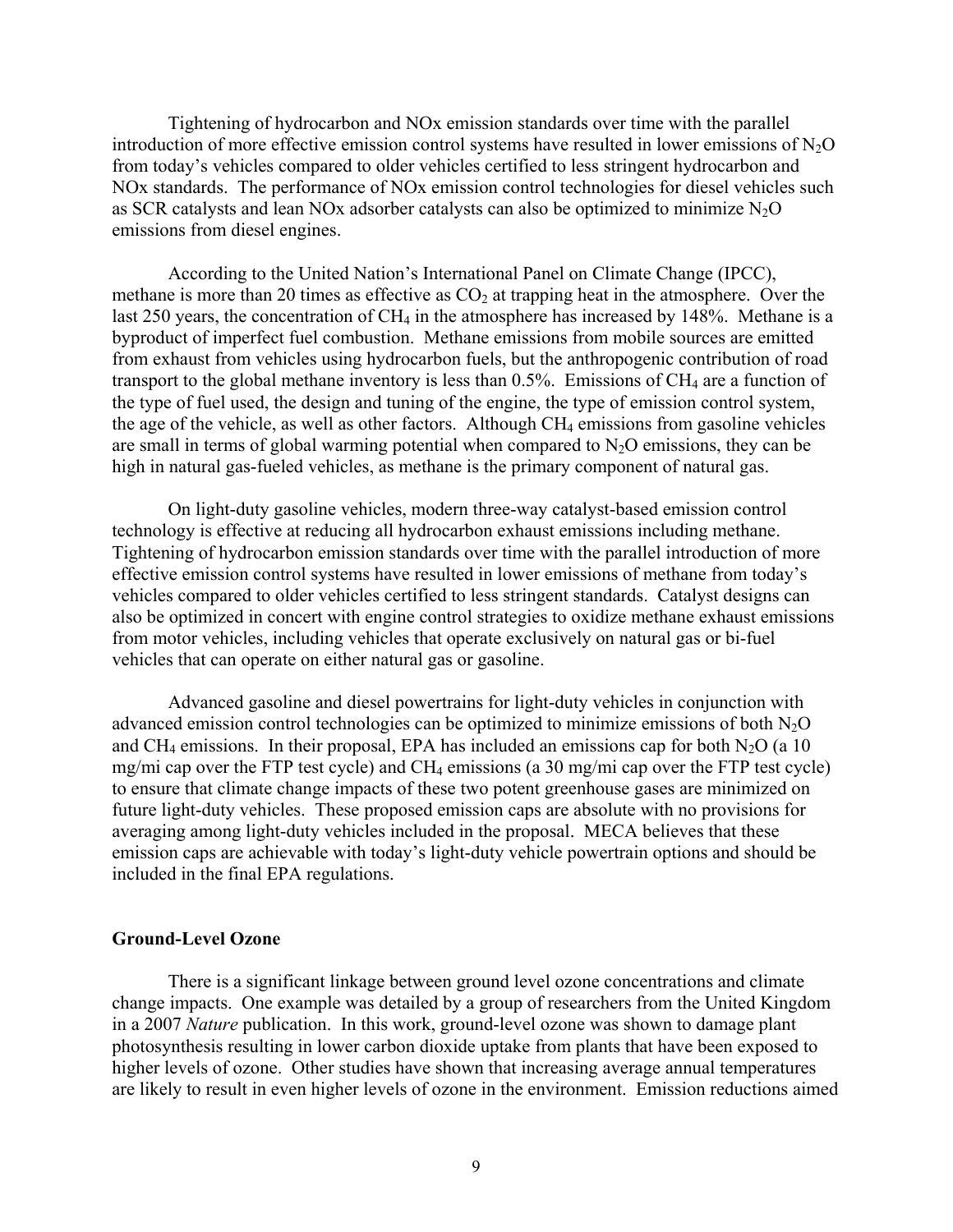at lowering ambient ozone levels, such as lower emissions of volatile organic compounds (VOCs) and NOx, will have a positive impact on climate change, as well as human health. Policies that aim to reduce ambient ozone levels may also become more necessary and important to either mitigate the climate change impacts of ground level ozone or to mitigate higher ozone levels that result from climate change.

MECA believes that further reductions of hydrocarbon and NOx emissions from the existing light-duty vehicle fleet can be achieved by revising the current EPA aftermarket converter performance requirements. California has recently revised their aftermarket converter requirements for light-duty, gasoline vehicles by requiring a higher level of emission performance and longer durability standards. ARB's regulation will eliminate the sale of older aftermarket converter products that have modest performance standards and a limited 25,000 mile warranty, and require that higher performance and more durable OBD-compliant aftermarket converter products be used on both non-OBD and OBD-equipped vehicles starting in January 2009. These ARB-approved OBD-compliant aftermarket converters are warranted for 50,000 miles based on the use of a more aggressive, high temperature, accelerated engine-aging protocol compared to the vehicle durability demonstration currently required by EPA for approved aftermarket converter products. EPA has not updated its aftermarket converter requirements since 1986 and with more than three million aftermarket converters sold per year across the U.S. (based on surveys completed by MECA with aftermarket converter manufacturers), significant additional reductions of hydrocarbon emissions, including toxic hydrocarbon emissions, and NOx emissions could be achieved with a national aftermarket converter policy that made use of the same higher performance OBD-compliant aftermarket converters available in California.

## **SUMMARY**

Looking ahead, transportation greenhouse gas emissions are forecast to continue increasing rapidly, reflecting the anticipated impact of factors such as economic growth, increased movement of freight by trucks, ships, and rail, and continued growth in personal travel. The transportation sector is the largest source of domestic  $CO<sub>2</sub>$  emissions, producing 33% of the nation's total in 2006. There are significant opportunities to reduce greenhouse gas emissions from the transportation sector through the design of fuel efficient powertrains that include advanced exhaust emission controls for meeting even the most stringent criteria pollutant standards. MECA believes that advanced emission control systems have a critically important role in future policies that aim to reduce mobile source greenhouse gas emissions. These emission control technologies allow all high efficiency powertrains to compete in the marketplace by enabling these powertrains to meet current and future criteria pollutant standards. In nearly all cases, these fuel-efficient powertrain designs, combined with appropriate emission controls, can be optimized to either minimize fuel consumption impacts associated with the emission control technology, or, in some cases, improve overall fuel consumption of the vehicle. This optimization extends beyond carbon dioxide emissions to include other significant greenhouse gases such as methane and nitrous oxide. In the case of gasoline vehicles, additional climate change benefits could be obtained by lowering federal gasoline fuel sulfur levels to enable the use of lean NOx adsorber catalysts on gasoline lean-burn engines.